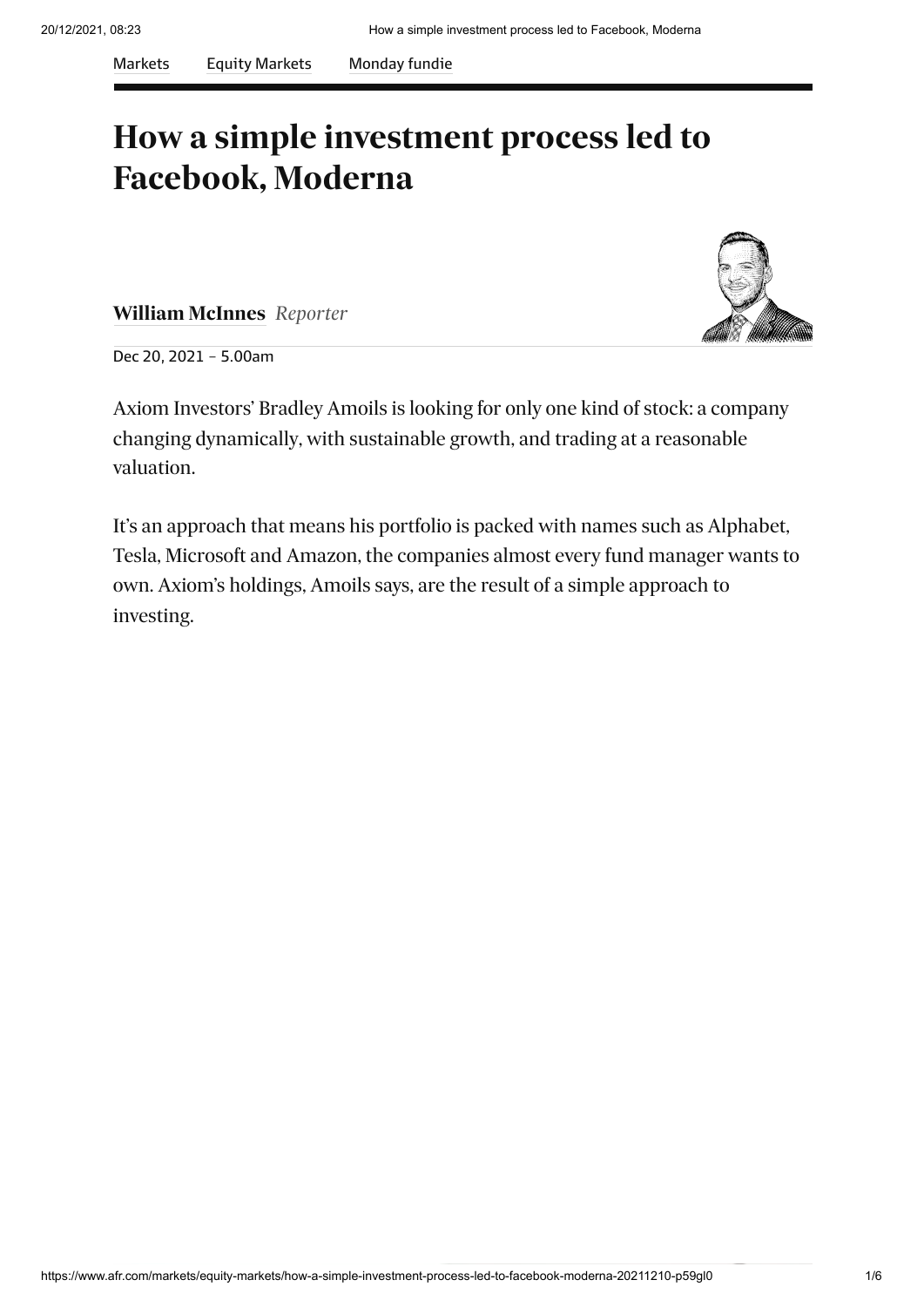

Bradley Amoils has a passion for flying, which like investing, is all about risk management.

"The nice thing about Axiom is we really have one cuisine, one approach," he says. "We want to own the quintessential growth stocks, [like Alphabet](https://www.afr.com/link/follow-20180101-p593pz), in the large-cap space but also more niche companies like Trex that makes synthetic, recycled nonlumber decking. That does good things with the environment.

"We're looking for certain kinds of stocks and it has really allowed us to outperform and find some interesting companies."

Amoils breaks the process down further: "About 60 per cent of our focus is on positive change and positive surprise."

"Twenty per cent is on the elements that are surprising, or sustainable, or growth that isn't being identified by other people. And then the final 20 per cent is sort of a reality check, where you look at the valuation and some sanity check parameters to make sure that you're not coming to the party way too late."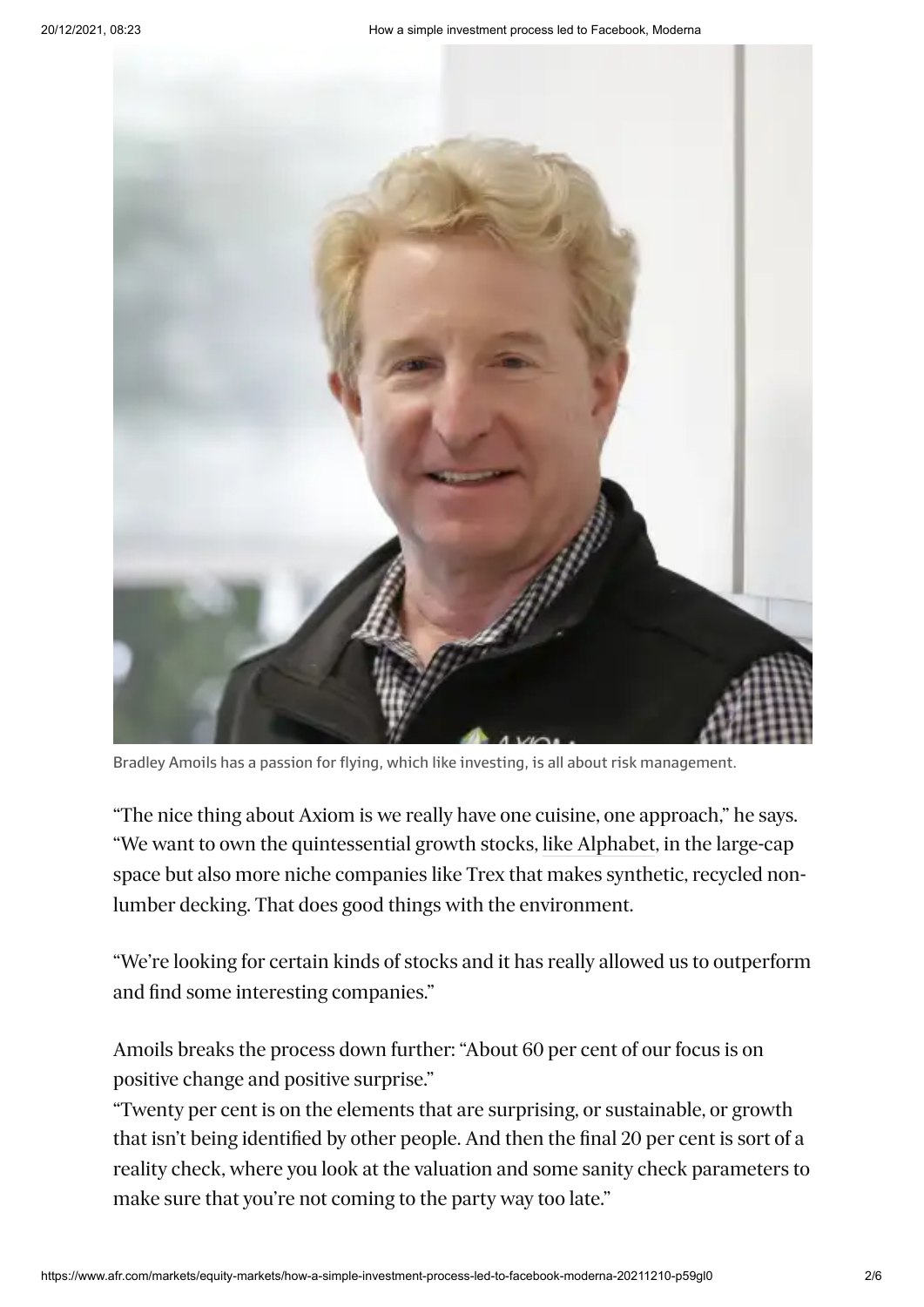## **Scientific approach**

Axiom's process is also scientific, appropriate given both Amoils, the firm's managing director, and chief executive Andrew Jacobson, have a background in medicine. Born and raised in South Africa, Amoils originally pursued a career in healthcare, entering medical school at the University of the Witwatersrand, known as Wits.

"I really enjoyed learning that stuff but realised as I progressed through I wasn't going to be a doctor for the rest of my days," he recalls. However, he had been active in the market as a teenager, buying stocks such as African Breweries.

"I used to buy a lot of very local and domestic South African businesses," he says. "I just had a passion for investing from a very early stage."

After a brief entrepreneurial streak following medical school, he decided to pursue an investment career and moved to New York to attend Columbia Business School. Knowing he wanted to enter the buy side, he landed at Oppenheimer Funds as an analyst in the early 1990s. He then moved to American Century later that decade, before joining Axiom in 2002.

"My partner Andrew, who founded Axiom a couple years before I joined him, actually has a very similar background and he studied molecular biology at Princeton, and then went on to business school as well," says Amoils.

"In addition to that, we both really began investing in two very growth-oriented investment organisations.

"When we met, we spent a lot of time chatting and we realised we were both trying to do this ahead of the curve, dynamic growth investing, and we implemented in a very axiomatic and a systematic way.

"It was really very empirical."

The process was born out of a desire to identify trends rapidly in a world which, at the time, was starved of timely financial information. "At the beginning of my career, you couldn't get financials on these companies, you had to have a library," the fund manager says.

"The internet was very basic, and companies reported financial results in a very lagged fashion so by the time they reported the results, it was long-gone history."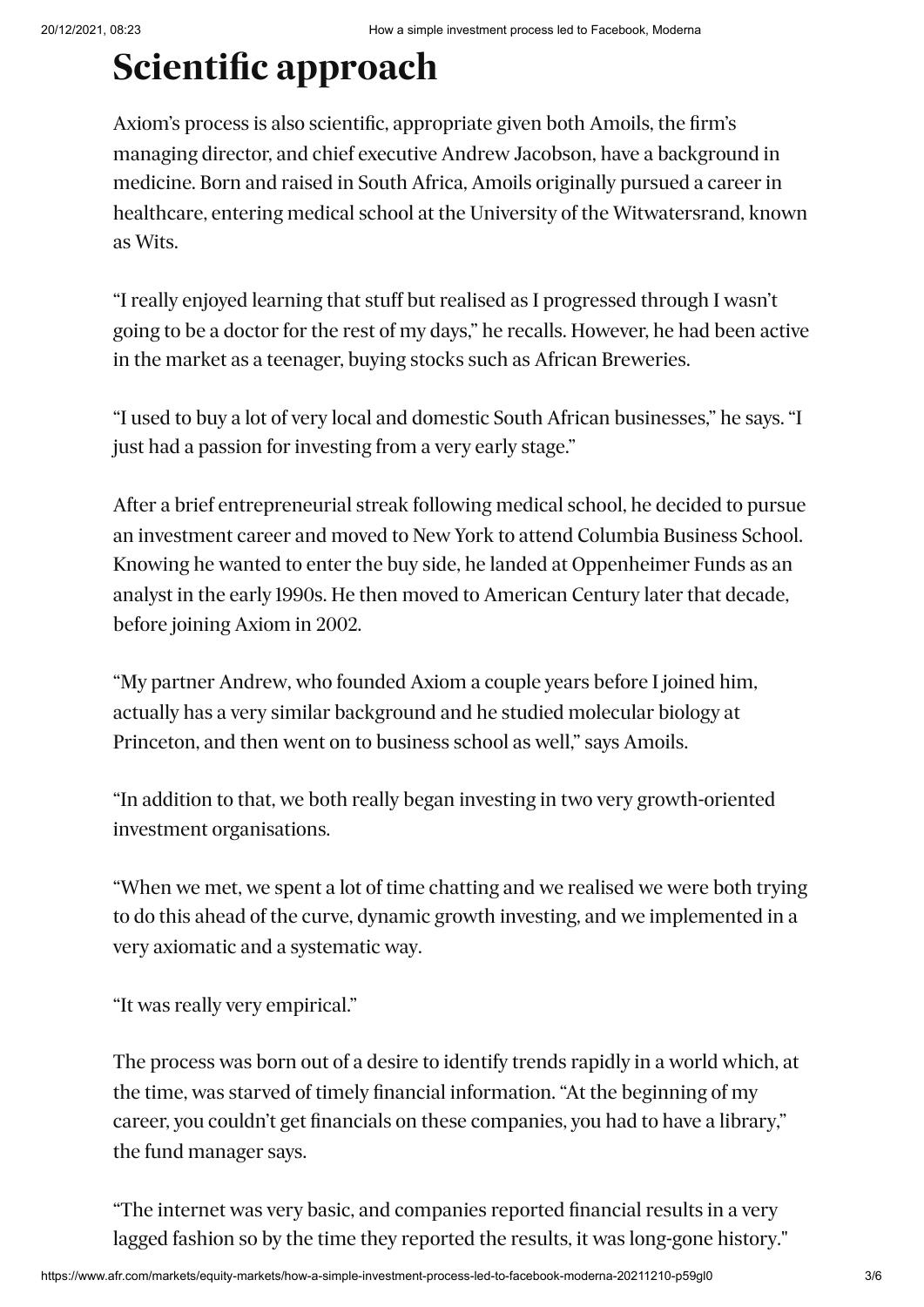In the end, he says, "we were looking for nuggets of information in a cacophony of noise".

# **Picking winners**

It's an approach that has allowed the fund manager to quickly identify some transformative opportunities. "We were very early into Facebook. We didn't buy in at the IPO but we did pretty soon after that," says Amoils. Facebook floated in 2012.

"We're only as good as the last bad idea, but we've clearly had some good stocks."

The process has helped the fund make the most of the COVID-19 pandemic opportunities, too. "At the beginning of COVID [we found Moderna](https://www.afr.com/link/follow-20180101-p59hlk) and that turned out to be a great investment," says Amoils.

"We're not being the first people to embrace these companies, though. Not only does the company have to announce they're building this new widget, but in the case of someone like Moderna, they have to have a runway.

"They've got to start delivering a product, it has got to be profitable, and it has to deliver high returns on capital."

Despite his background in medicine, he admits it made very little difference when it came to examining the case for owning Moderna shares, which was simply the result of the same process Axiom uses for all its investments.

"We're always looking for change and that's key to what we do and we've had success in Moderna but we've also had success in a company like Trex, which has changed the decking environment, or a company like Generac, which has made standby power generators for people's homes which are now being very penetrative, driven by these climatic events.

"For us, it's the overlay that's resulted in the success. Clearly, a lot of our backgrounds are scientific but we let the process and the data draw us to discreet opportunities and then allow us to move away when things start to become incorporated into the price."

In the year to September 30, Amoils' global equity strategy had delivered a net return of 30.6 per cent, outperforming the MSCI AC World Index, which returned 27.4 per cent.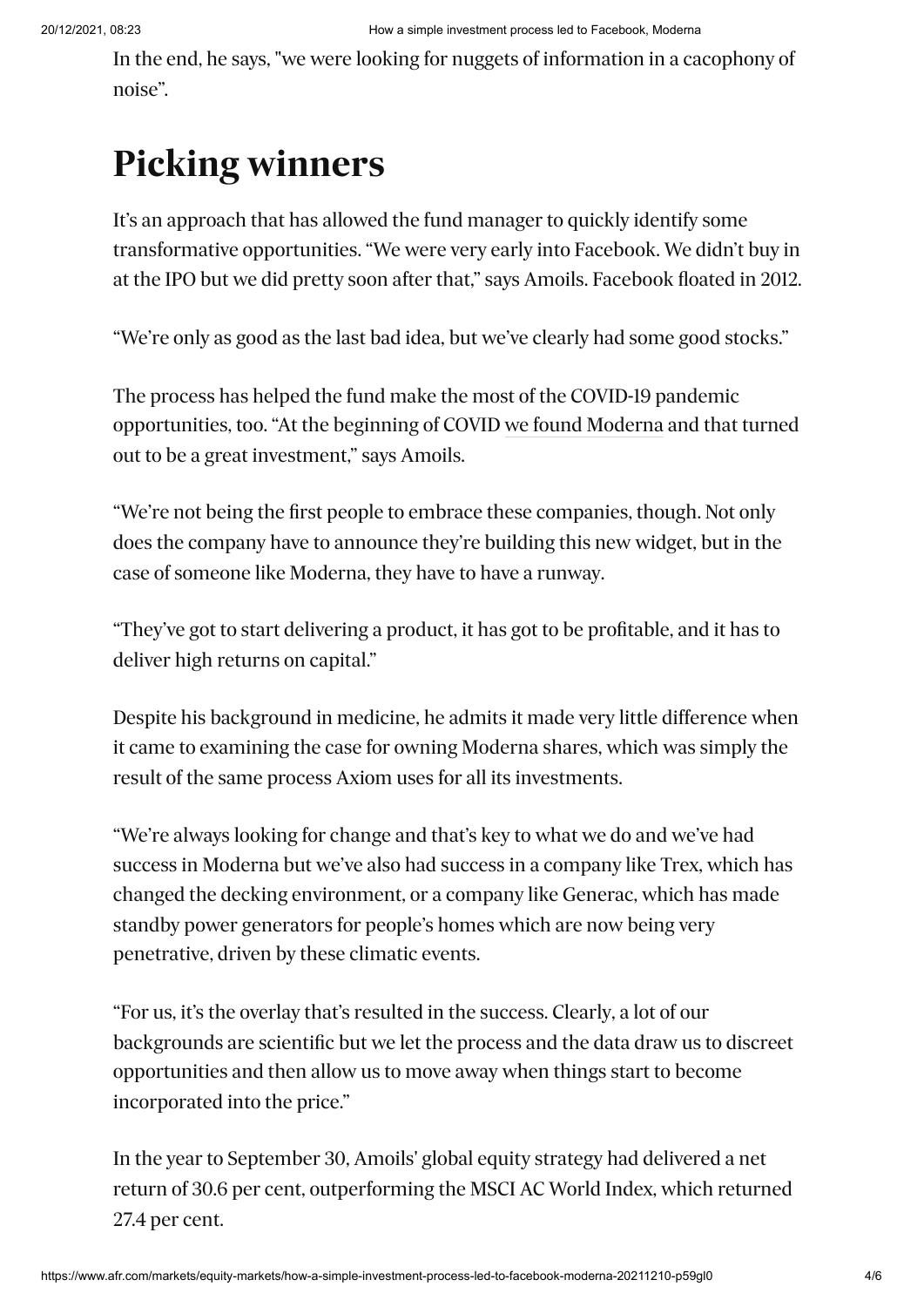## **Success in the US**

Despite being able to invest in any company in the world, the majority of Amoils' top holdings are US-based companies. "We're incrementally living in a deglobalised world," he says. "We have been globalising our supply chains but that's beginning to change and COVID was probably the main event for us realising the downside of some of that.

"The bottlenecks and some of the problems we're having are making us revisit the idea of a completely globalised world."

Amoils is full of praise for a number of Australian companies: "Australia has had some big winners [with buy now, pay later,](https://www.afr.com/link/follow-20180101-p59had) which was essentially developed in Australia," he says.

"Afterpay's gone global and you have a couple of industries you've done well out of including ResMed, which has disrupted and dominated in the industry. Australia has also got some very interesting software companies which have pretty transformative businesses which have the potential to disrupt."

# **A passion for flying**

Outside of investing, Amoils has a passion for flying and draws many parallels between his hobby and his career. "My hobby is flying and that's an area which is all about risk management," he says.

"And just like with investing, there are just certain places you don't go because the consequences are very bad. I was always interested in airplanes in my teenage years and ended up flying in South Africa and getting my commercial pilots licence.

"I also did a small entrepreneurial safari airline with a partner prior to going to business school.

"It's been a passion of mine and something that was important to me. When I was younger, I realised I didn't want to be a pilot professionally but I think I'm still pretty proficient at it."